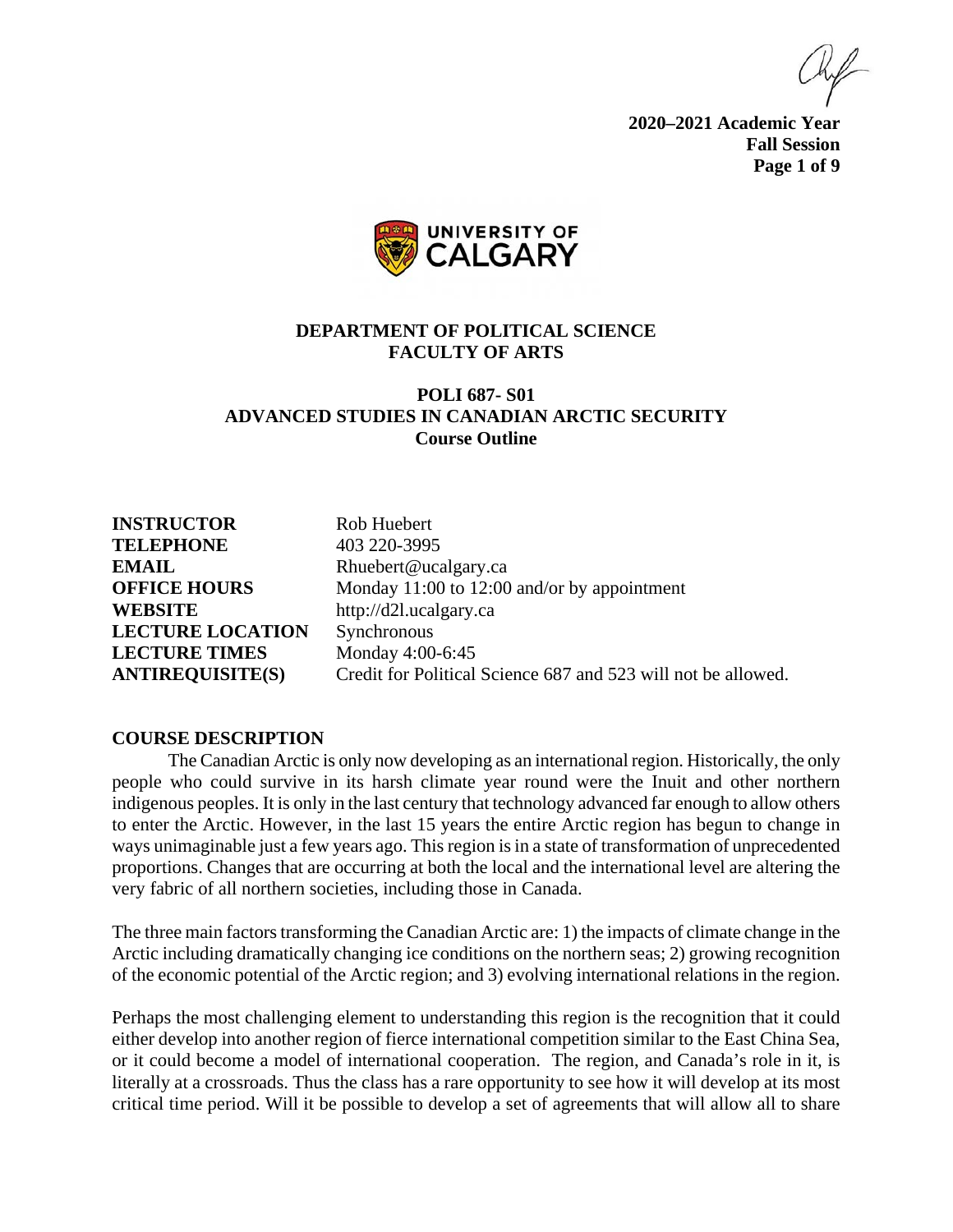fairly in the development of the region in a manner that will be sustainable and respect those who have lived there for generations? Or will the main state actors refuse to cooperate and instead chose to pursue unilateral actions that will inevitably increase levels of conflict in the region. Most importantly, however, what will Canada's role be in this developing new international region?

## **COURSE OBJECTIVES**

The objective of this course is to provide students with an understanding of the nature of international relations in the Arctic region.

- 1) How is the Circumpolar North transforming?
- 2) What is Canada's role in the Circumpolar North?
- 3) What are the main issues that Canada faces in the Circumpolar North?

| Assignment                   | Value | Due Date      |
|------------------------------|-------|---------------|
| Paper Proposal               | 20%   | October 19    |
| <b>Critical Review Essay</b> | 10%   | November 2    |
| <b>Research Paper</b>        | 50%   | December 7    |
| Simulation                   | 10%   | Nov 30, Dec 7 |
| <b>Class Participation</b>   | 10%   | Term          |
| <b>TOTAL</b>                 | 100%  |               |

### **GRADE DISTRIBUTION**

# **Paper Proposal**

A paper proposal must be submitted by **October 19 and is to be submitted by D2L**. The proposal (3-5 pages) must include a clear identification of the question to be addressed in the research paper, the methodology to be utilized, and a preliminary list of sources. Proposals submitted late will be penalized .5 of a mark per day. (eg. if the assignment is late and it receives an 18/20 it will be marked down to 17.5/20. If it is late, a second day it will be given a 17/20 and so forth).

# **Critical Review Essay**

Students will select 5 books on Arctic security and international relations and provide a critical review essay of 10 or more pages to be submitted **November 2 and is to be submitted by D2L.** This essay will provide critically assessment of the main themes and arguments of these books. Critical review essays submitted late will be penalized .5 of a mark per day. (eg. if the assignment is late and it receives an 8/10 it will be marked down to 7.5/10. If it is late, a second day it will be given a 7/10 and so forth).

# **Research Paper**

Students will be required to write one major research essay on a subject of their own choosing (suggestions will be provided) and is due at the beginning of class on **December 7 and is to be submitted by D2L.** This paper (25 or more pages) is to provide an analytical study of an aspect of the circumpolar north as a developing international region. Papers submitted late will be penalized 1 mark out of 40 per day. (e.g. if the assignment is one day late and it receives a 30/50 it will be marked down to 29/50. If it is two days late, it will be given a 28/50).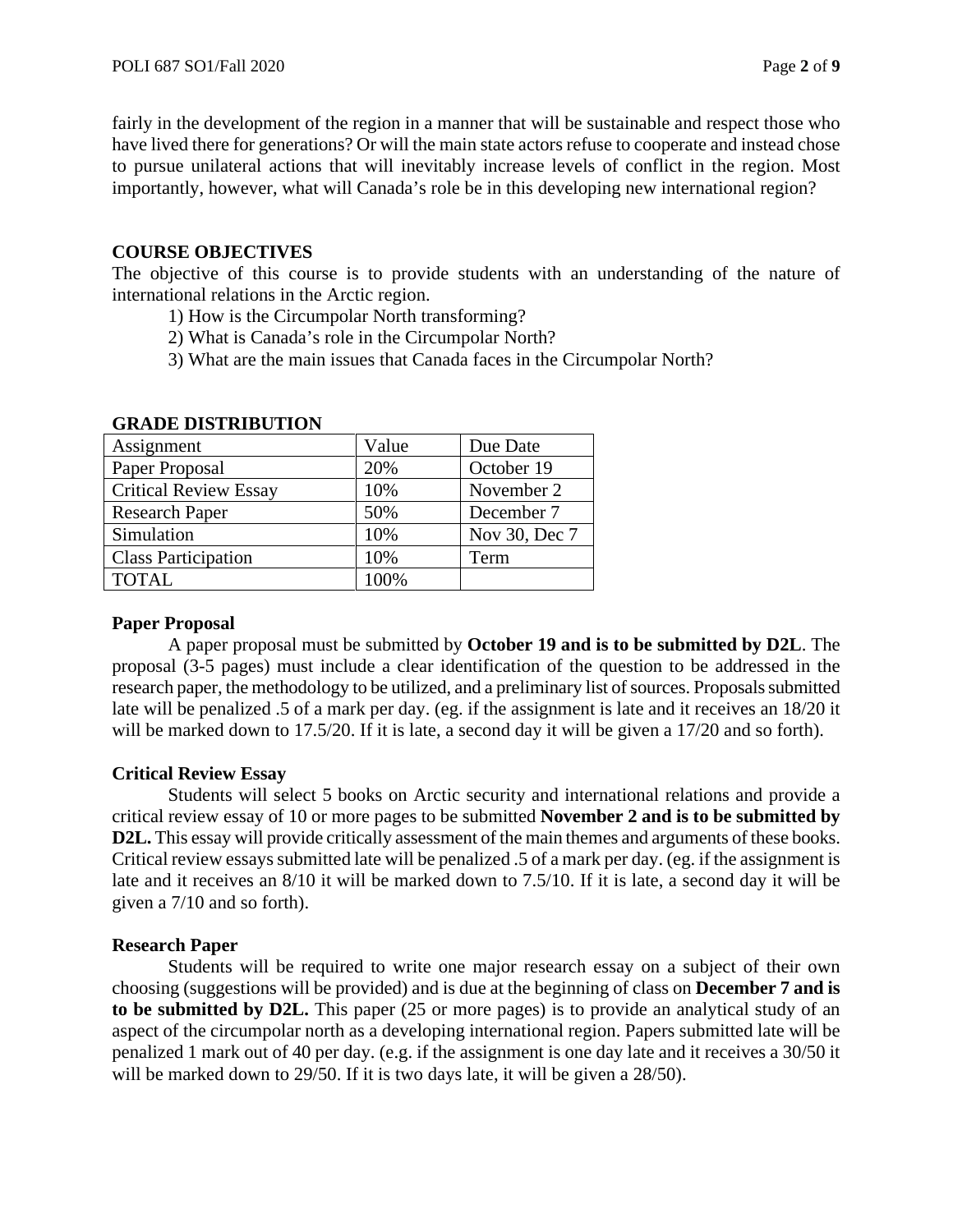#### **Simulation**

A simulation exercise will be held at the end of the term. This exercise will be designed to allow students to "make" their own "Arctic" policy in regards to a specific international issue. Each student will be assigned as a decision-maker in one of the Arctic states or as a member of a northern Aboriginal Peoples organization and then must resolve an international problem. They are then required to represent that role using the knowledge acquired during the term. Students will be evaluated on their level of preparedness and participation in this exercise. **This exercise will be conducted through zoom.**

## **Class Participation**

Students are required to attend all classes and participate in all class discussions. The reading assignments cited in the reading list are to be completed for each class, and it is expected that student will follow the coverage of news stories that are related to the various topic areas.

## **Writing Statement**

Written assignments are often required in Political Science courses, including this one, and the quality of writing skills, including but not limited to such elements as grammar, punctuation, sentence structure, clarity, citation, and organization, will be taken into account in the determination of grades. Students are encouraged to make use of the services offered through Writing Support Services in the Student Success Centre (3rd floor of the Taylor Family Digital Library) or at [http://www.ucalgary.ca/ssc/writing-support.](http://www.ucalgary.ca/ssc/writing-support)

# **GRADE SCALE**

|            |  | $A+$ = 90-100   $B+$ = 75-78   $C+$ = 65-68   $D+$ = 55-58 |  |          |  |            |
|------------|--|------------------------------------------------------------|--|----------|--|------------|
|            |  | $A = 80-89$ $B = 70-74$ $C = 60-64$ $D = 50-54$            |  |          |  |            |
| $A - = 79$ |  | $B - 69$                                                   |  | $C - 59$ |  | $F = 49-0$ |

### **Library Search Engines**

One of the most important electronic aids to research offered by the library can be found on their Research Databases. This page lists numerous databases that include several that focus on international relations and strategic studies.

[\[https://library.ucalgary.ca/\]](https://library.ucalgary.ca/)

Data Bases [\[https://library.ucalgary.ca/az.php\]](https://library.ucalgary.ca/az.php). Arctic and Northern Studies [http://contentdm.ucalgary.ca/digital/collection/p22007coll1]. Political Science [http://libguides.ucalgary.ca/sb.php?subject\_id=52647] Strategic Studies [http://libguides.ucalgary.ca/sb.php?subject\_id=52657]

### **Key Electronic Arctic Sources of Information**

Arctic Update, US Arctic Research Commission, [donotreply@arctic.gov](mailto:donotreply@arctic.gov) ArcticToday<https://www.arctictoday.com/> The Barnet Observer<https://thebarentsobserver.com/en>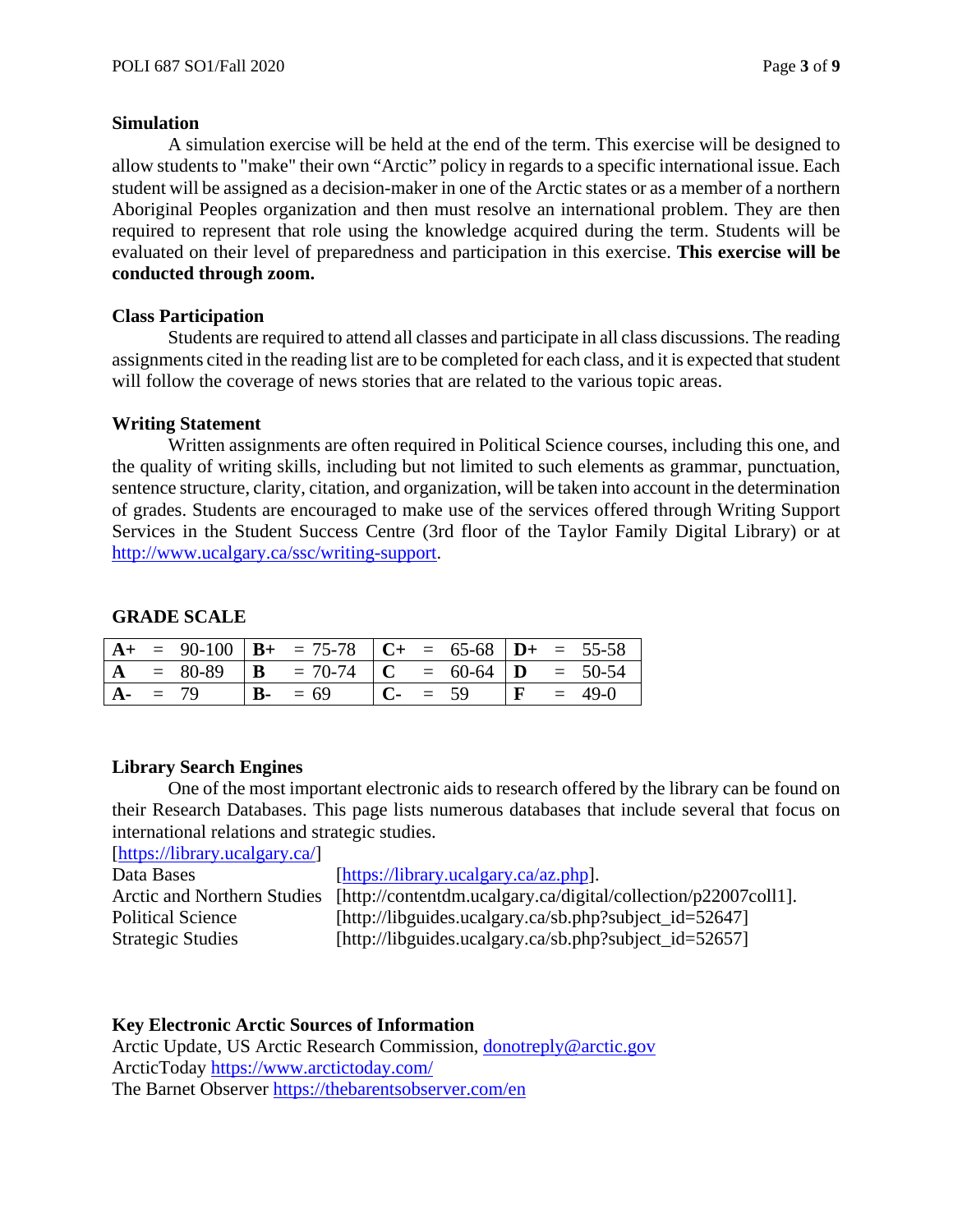## **LEARNING TECHNOLOGIES AND REQUIREMENTS:**

There is a D2L site for this course which contains required readings and other relevant class resources and materials (see d2L.ucalgary.ca).

In order to successfully engage in their learning experiences at the University of Calgary, students taking online, remote and blended courses are required to have reliable access to the following technology:

- A computer with a supported operating system, as well as the latest security, and malware updates;
- A current and updated web browser;
- Webcam (built-in or external);
- Microphone and speaker (built-in or external), or headset with microphone;
- Current antivirus and/or firewall software enabled;
- Broadband internet connection.

Most current laptops will have a built-in webcam, speaker and microphone.

## **CLASS PREPARATION & DESIRE2LEARN (d2l)**

Lectures focus on the material presented in the textbook and general discussion relating to the topic(s) outlined in the lecture schedule. Students are expected to read the assigned text chapters and readings before class, and be prepared for class discussion. Important information and additional readings are posted on Desire2Learn (d2l). Students should regularly check the Announcements section of Desire2Learn (d2l) for ongoing notices. It is the responsibility of the student to understand all concepts presented in the textbook and lectures. If you need clarification, please take the initiative to ask the instructor during class.

# **PROPER USE OF EMAIL**

Email is commonly used by students to communicate with their instructor. However, it does limit the effectiveness of the communications and may not be the best way for instructors to answer student questions, especially those requiring an explanation of concepts covered in this course or some personal concerns. Therefore the instructor may request a telephone call or personal meeting. Your instructor will inform you as to his/her expectations about emails.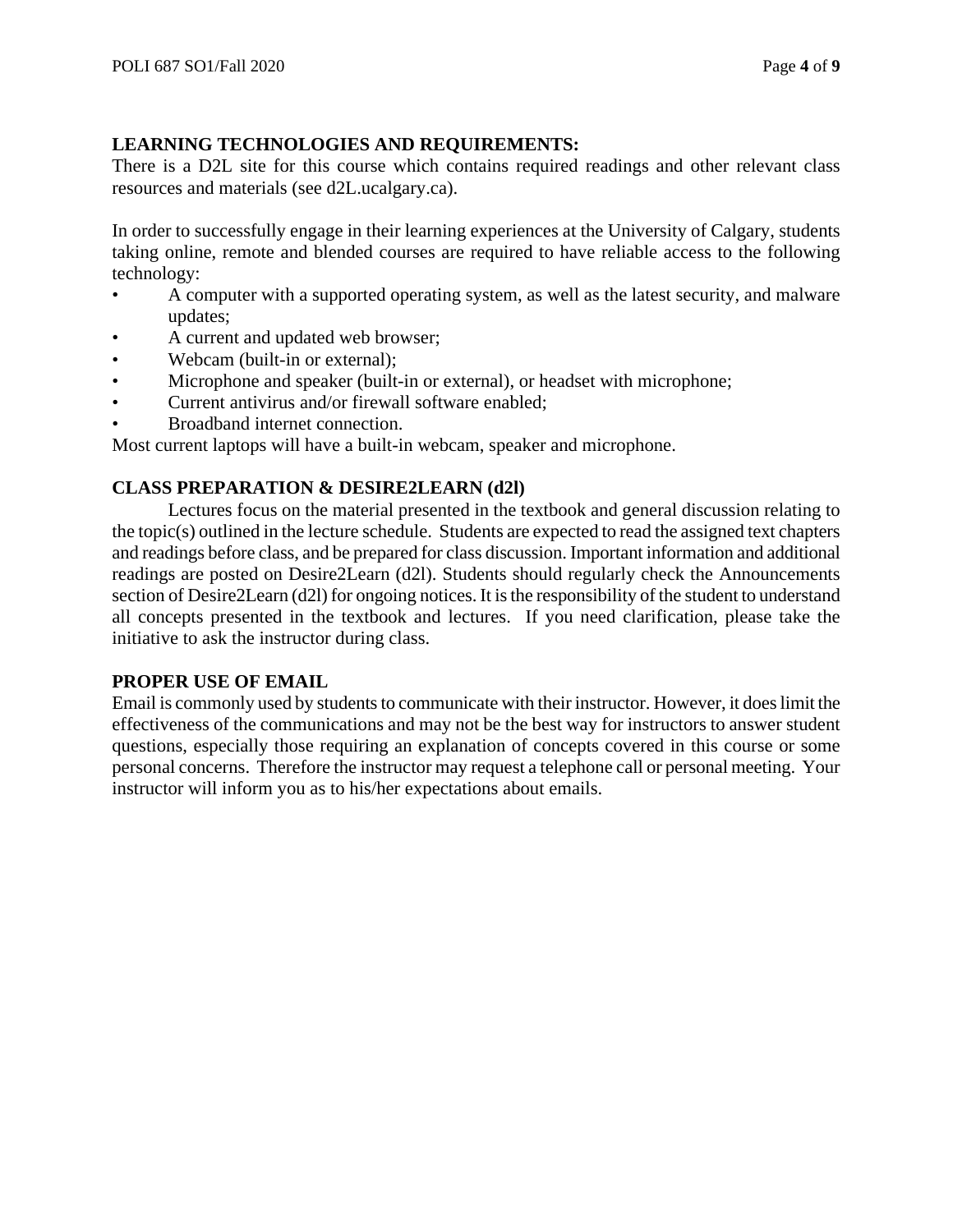| <b>DATE</b>   | <b>TOPIC</b>                                                    |
|---------------|-----------------------------------------------------------------|
| Sept 14       | <b>Introduction</b>                                             |
| Sept 21       | The Arctic – Historical Underpinnings                           |
| Sept 28       | <b>The Environment, Resources</b>                               |
| Oct 5         | <b>The People and Governance</b>                                |
| <b>Oct 12</b> | <b>Thanksgiving</b>                                             |
| <b>Oct 19</b> | Sovereignty: Boundary Disputes - Waterways; EEZ and CS          |
| <b>Oct 26</b> | Sovereignty: Boundary Disputes - Waterways; EEZ and CS          |
| Now 2         | <b>Security</b>                                                 |
| Nov 9         | <b>Midterm Break Nov 9-13</b>                                   |
| Nov $16$      | <b>Security</b>                                                 |
| <b>Nov 23</b> | <b>International Political Bodies – New Forms of Governance</b> |
|               | Intro to simulation                                             |
| <b>Nov 30</b> | <b>Cooperation or Conflict: Simulation Exercise</b>             |
| Dec 7         | <b>Cooperation or Conflict: Simulation Exercise</b>             |

#### **CLASS SCHEDULE & TOPICS: (\*may change)**

If a student misses a required course component, please get in touch with the instructor as soon as possible.

### **INSTRUCTOR GUIDELINES:**

Students requiring assistance are encouraged to speak to the instructor during class or their office hours. Should you wish to meet outside of office hours, please telephone or email to make an appointment. It is to the student's advantage to keep such appointments. All meetings will be held virtually.

Email is a common form of communication but it is not always the most effective way of answering student questions. If you cannot make office hours, please request a one on one meeting outside of these hours, to be held virtually.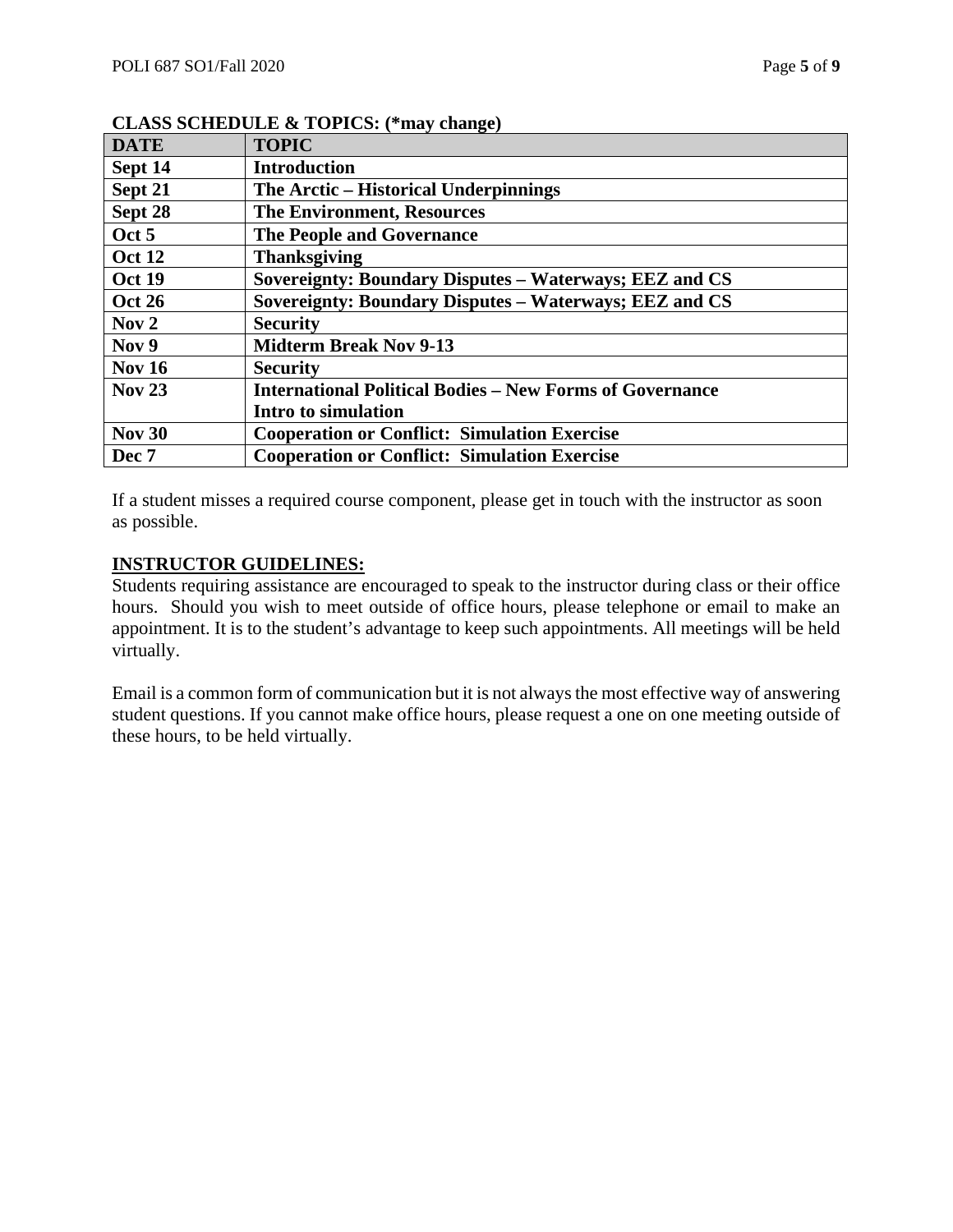## **IMPORTANT POLICIES AND INFORMATION**

#### **Supporting Documentation and the Use of a Statutory Declaration**

As stated in the University Calendar:

Students may be asked to provide supporting documentation for an exemption/special request. This may include, but is not limited to, a prolonged absence from a course where participation is required, a missed course assessment, a deferred examination, or an appeal. Students are encouraged to submit documentation that will support their situation. Supporting documentation may be dependent on the reason noted in their personal statement/explanation provided to explain their situation. This could be medical certificate/documentation, references, police reports, invitation letter, third party letter of support or a statutory declaration etc. The decision to provide supporting documentation that best suits the situation is at the discretion of the student. Students cannot be required to provide specific supporting documentation, such as a medical note.

Students can make a Statutory Declaration as their supporting documentation (available at [ucalgary.ca/registrar\)](http://www.ucalgary.ca/registrar). This requires students to make a declaration in the presence of a Commissioner for Oaths. It demonstrates the importance of honest and accurate information provided and is a legally binding declaration. Several registered Commissioners for Oaths are available to students at no charge, on campus. For a list of locations to access a Commissioners for Oaths, visit [ucalgary.ca/registrar\)](http://www.ucalgary.ca/registrar).

Falsification of any supporting documentation will be taken very seriously and may result in disciplinary action through the Academic Discipline regulations or the Student Non-Academic Misconduct policy.

This statement is accessible at:<https://www.ucalgary.ca/pubs/calendar/current/m-1.html>

### **Absence From a Mid-term Examination**

Students who are absent from a scheduled term test or quiz for legitimate reasons are responsible for contacting the instructor via email within 48 hours of the missed test to discuss alternative arrangements. A copy of this email may be requested as proof of the attempt to contact the instructor. Any student who fails to do so forfeits the right to a makeup test.

### **Deferral of a Final Examination**

Deferral of a final examination can be granted for reasons of illness, domestic affliction, and unforeseen circumstances, as well as to those with three (3) final exams scheduled within a 24-hour period. Deferred final exams will not be granted to those who sit the exam, who have made travel arrangements that conflict with their exam, or who have misread the examination timetable. The decision to allow a deferred final exam rests not with the instructor but with Enrolment Services. Instructors should, however, be notified if you will be absent during the examination. The Application for Deferred Final Exam, deadlines, requirements and submission instructions can be found on the Enrolment Services website at [https://www.ucalgary.ca/registrar/exams/deferred](https://www.ucalgary.ca/registrar/exams/deferred-exams)[exams.](https://www.ucalgary.ca/registrar/exams/deferred-exams)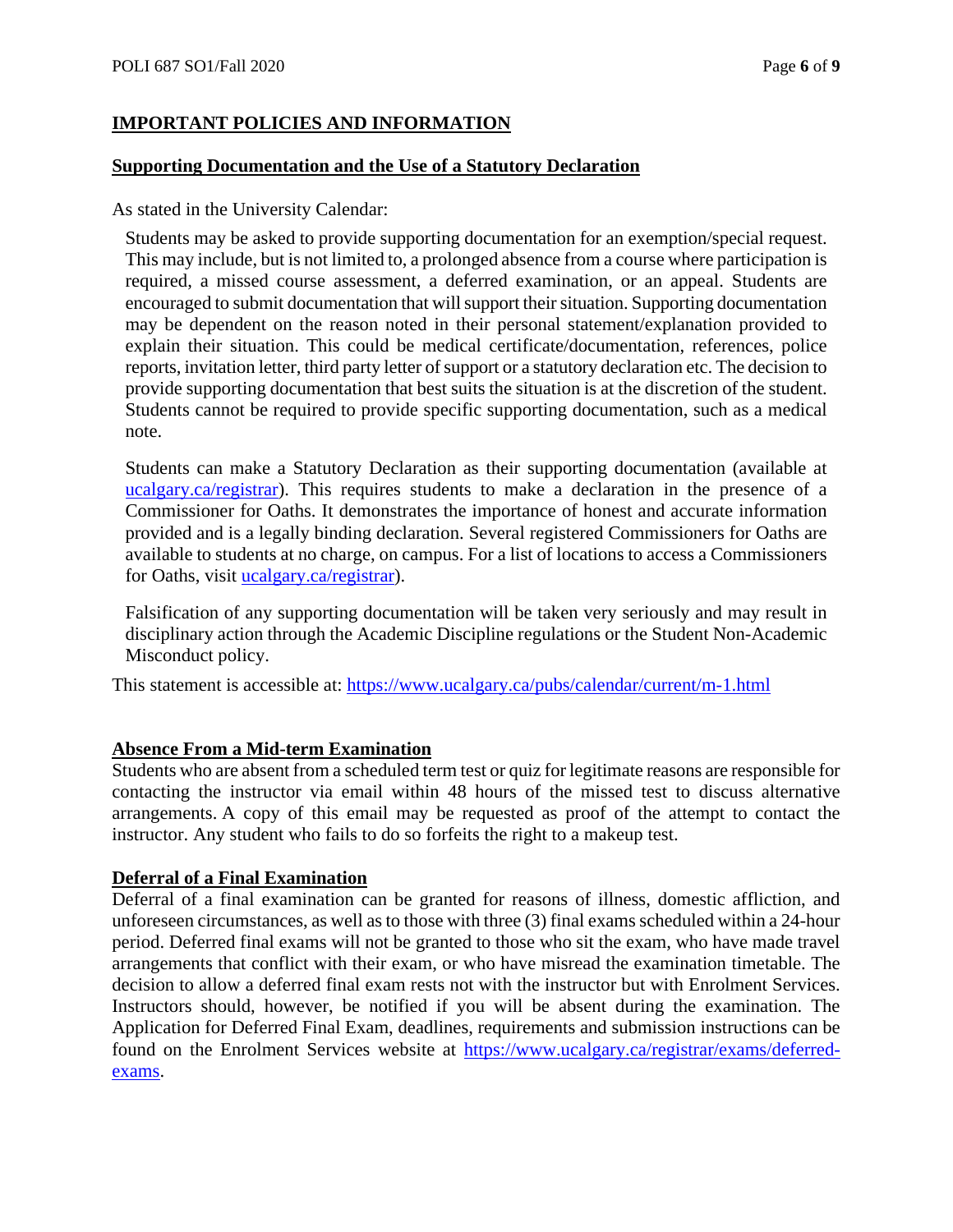### **Appeals**

If a student has a concern about the course or a grade they have been assigned, they must first discuss their concerns with the instructor. If this does not resolve the matter, the student then proceed with an academic appeal. The first step in an academic appeal is to set up a meeting with the Department Head. Appeals must be requested within 15 days of receipt of the graded assignment.

#### **University Regulations**

Students are responsible for familiarizing themselves with the University policies found in the Academic Regulations sections of the Calendar a[t www.ucalgary.ca/pubs/calendar/current/academic](http://www.ucalgary.ca/pubs/calendar/current/academic-regs.html)[regs.html.](http://www.ucalgary.ca/pubs/calendar/current/academic-regs.html)

#### **Student Accommodations**

Students seeking an accommodation based on disability or medical concerns should contact Student Accessibility Services; SAS will process the request and issue letters of accommodation to instructors. For additional information on support services and accommodations for students with disabilities, visit [www.ucalgary.ca/access/.](http://www.ucalgary.ca/access/)

Students who require an accommodation in relation to their coursework based on a protected ground other than disability should communicate this need in writing to their Instructor.

The full policy on Student Accommodations is available at

[http://www.ucalgary.ca/policies/files/policies/student-accommodation-policy.pdf.](http://www.ucalgary.ca/policies/files/policies/student-accommodation-policy.pdf)

#### **Plagiarism and Other Forms of Academic Misconduct**

Academic misconduct in any form (e.g. cheating, plagiarism) is a serious academic offence that can lead to disciplinary probation, suspension or expulsion from the University. Students are expected to be familiar with the standards surrounding academic honesty; these can be found in the University of Calgary calendar at [http://www.ucalgary.ca/pubs/calendar/current/k.html.](http://www.ucalgary.ca/pubs/calendar/current/k.html) Such offences will be taken seriously and reported immediately, as required by Faculty of Arts policy.

### **Required Access to Technology**

Please see the University's resource page at: [https://ucalgary.service-now.com/it?id=kb\\_article&sys\\_id=86e7438013753ac06f3afbb2e144b031](https://ucalgary.service-now.com/it?id=kb_article&sys_id=86e7438013753ac06f3afbb2e144b031)

### **Copyright Legislation**

As stated in the University of Calgary Calendar, Academic Regulations, "students are required to read the University of Calgary policy on Acceptable Use of Material Protected by Copyright and requirements of the copyright act to ensure they are aware of the consequences of unauthorised sharing of course materials (including instructor notes, electronic versions of textbooks etc.). Students who use material protected by copyright in violation of this policy may be disciplined under the Non-Academic Misconduct Policy."

[https://www.ucalgary.ca/policies/files/policies/acceptable-use-of-electronic-resources-and](https://www.ucalgary.ca/policies/files/policies/acceptable-use-of-electronic-resources-and-information-policy.pdf)[information-policy.pdf](https://www.ucalgary.ca/policies/files/policies/acceptable-use-of-electronic-resources-and-information-policy.pdf) and<https://laws-lois.justice.gc.ca/eng/acts/C-42/index.html>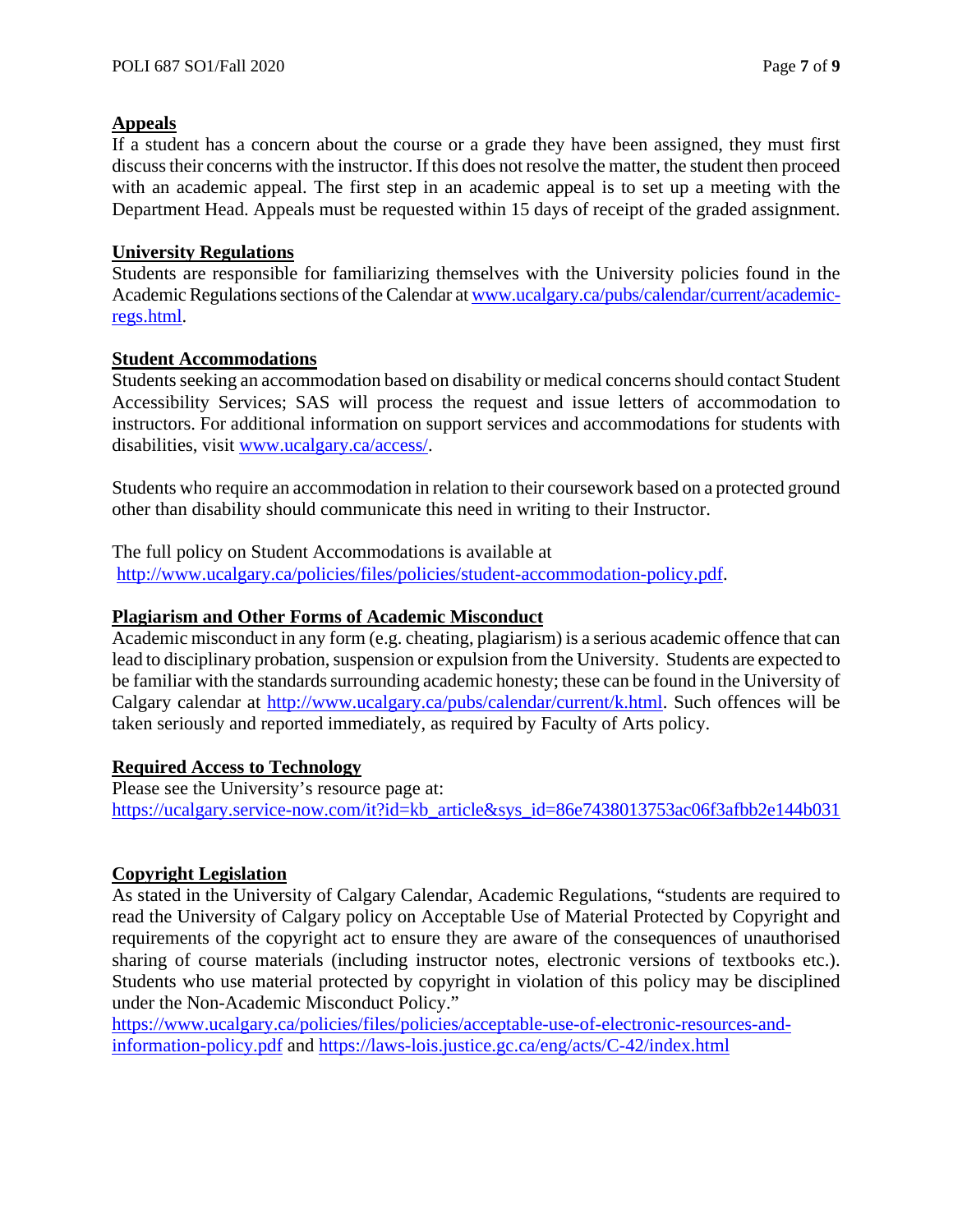### **Instructor Intellectual Property**

Course materials created by instructors (including presentations and posted notes, labs, case studies, assignments and exams) remain the intellectual property of the instructor. These materials may NOT be reproduced, redistributed or copied without the explicit consent of the instructor. The posting of course materials to third party websites such as note-sharing sites without permission is prohibited. Sharing of extracts of these course materials with other students enrolled in the course at the same time may be allowed under fair dealing.

#### **Freedom of Information and Protection of Privacy (FOIP)**

FOIP legislation requires that instructors maintain the confidentiality of student information. In practice, this means that student assignment and tests cannot be left for collection in any public place without the consent of the student. It also means that grades cannot be distributed via email. Final exams are kept by instructors but can be viewed by contacting them or the main office in the Department of Political Science. Any uncollected assignments and tests meant to be returned will be destroyed after six months from the end of term; final examinations are destroyed after one year.

#### **Faculty of Arts Program Advising and Student Information Resources**

For program planning and advice, please consult with the Arts Students' Centre by calling 403-220- 3580 or by email at [artsads@ucalgary.ca.](mailto:artsads@ucalgary.ca) You can also visit [arts.ucalgary.ca/advising](http://arts.ucalgary.ca/advising) for program assistance.

For registration (add/drop/swap), paying fees and assistance with your Student Centre, contact Enrolment Services at (403) 210-ROCK [7625].

### **Important Contact Information**

Faculty of Arts Undergraduate Students' Union Representatives Phone: 403-220-6551 Email: [arts1@su.ucalgary.ca,](mailto:arts1@su.ucalgary.ca) [arts2@su.ucalgary.ca,](mailto:arts2@su.ucalgary.ca) [arts3@su.ucalgary.ca,](mailto:arts3@su.ucalgary.ca) [arts4@su.ucalgary.ca](mailto:arts4@su.ucalgary.ca) Students' Union URL: [www.su.ucalgary.ca](http://www.su.ucalgary.ca/)

Graduate Students' Association Phone: 403-220-5997 Email: [askgsa@ucalgary.ca](mailto:askgsa@ucalgary.ca) URL: [www.ucalgary.ca/gsa](http://www.ucalgary.ca/gsa)

Student Ombudsman Phone: 403-220-6420 Email: [ombuds@ucalgary.ca](mailto:ombuds@ucalgary.ca)